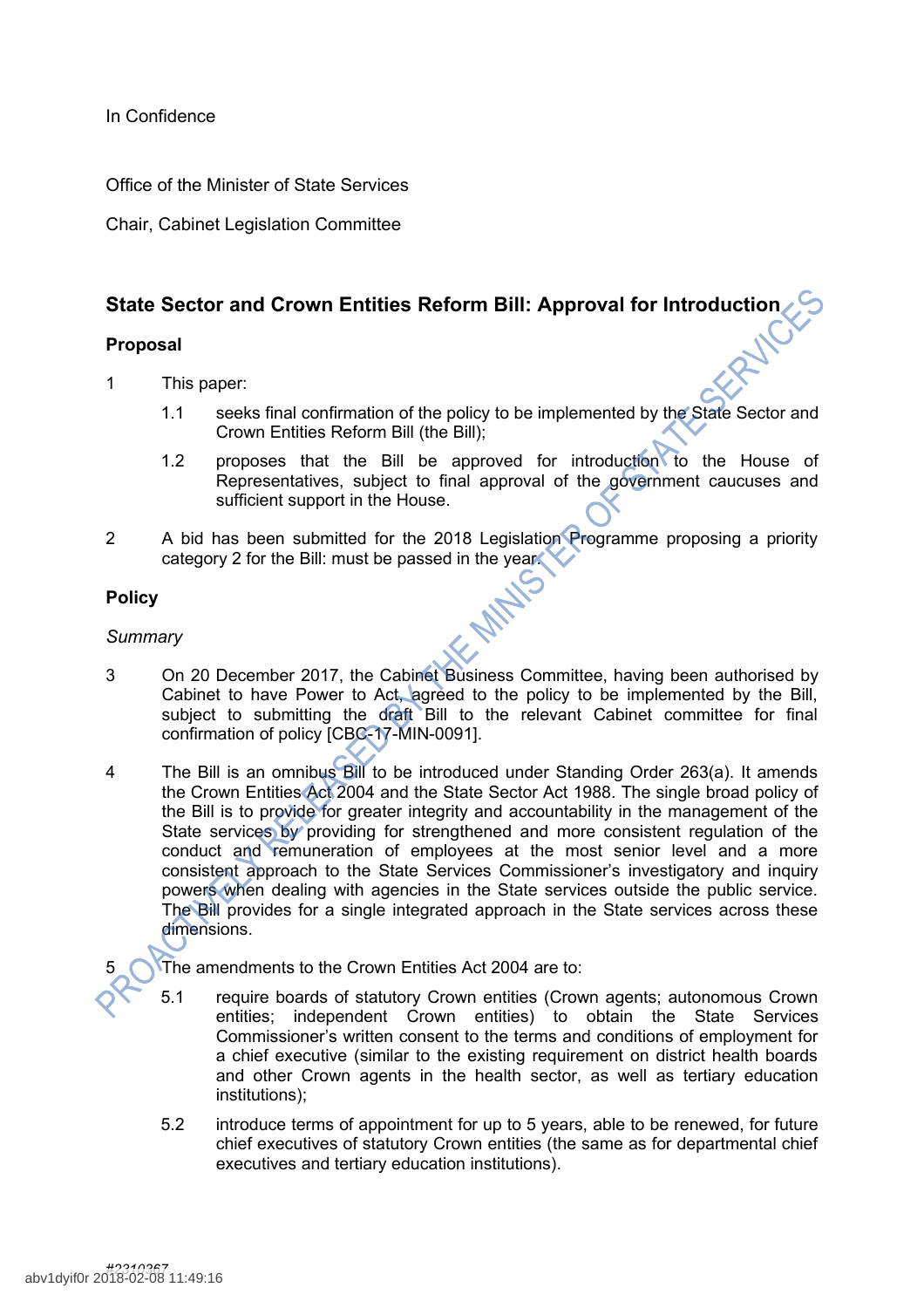- 6 The amendments to the State Sector Act 1988 are to:
	- 6.1 provide explicitly for the State Services Commissioner to set standards of integrity and conduct by applying a code of conduct to the board members of Crown entities that are subject to a code of conduct;
	- 6.2 bring the State Services Commissioner's investigatory powers under the ambit of the Inquiries Act 2013. This includes amendments to improve consistency in how inquiries and investigations are conducted across government, to improve consistency in the approach when the Commissioner is dealing with agencies in the State services outside the public service, and to deal appropriately with investigation material in relation to the balance between public disclosure and protection of witnesses and inquiry processes.

## *Contentious aspects*

- 7 At present, the boards of statutory Crown entities are required to consult the State Services Commissioner about the terms and conditions of employment of a chief executive. The change to require them to obtain the Commissioner's consent may be contentious in terms of perceived consequences, such as a reduced ability to attract the best chief executives or a diminished sense of responsibility by the board for chief executive recruitment and performance.
- 8 The change to enable the State Services Commissioner to issue a code of conduct for Crown entity board members is likely to come under scrutiny, for example in terms of the potential interaction between a code and the board members' individual or collective statutory duties.
- 9 The scope and trigger for the Commissioner's investigatory powers is likely to be closely scrutinised.

# *Need for a Bill*

- 10 The policy cannot be implemented without legislative change. Amendment is needed to:
	- 10.1 change from the existing statutory requirement to consult the State Services Commissioner [Crown Entities Act 2004, s.117(1)] to a statutory requirement to obtain the Commissioner's consent to the terms and conditions of employment for the chief executive of a statutory Crown entity;
	- 10.2 introduce a term of appointment for the chief executive of a statutory Crown entity. At present there is none (unlike for chief executives of tertiary education institutions and public service departments);

10.3 enable the State Services Commissioner explicitly to apply a code of conduct to Crown entity board members and require their compliance. The existing provisions in s.57(2) and s.57A(1) of the State Sector Act apply to agencies (including their employees, secondees and contractors). However, under s.15 of the Crown Entities Act, a statutory Crown entity is a legal entity separate from its board members, office holders and employees;

10.4 enable the State Services Commissioner or investigators to provide assurance to witnesses in an investigation or inquiry about the protection of their evidence; also to enable the Commissioner explicitly to report publicly on the outcomes of integrity investigations; and to provide a uniform ability to require information directly from agencies.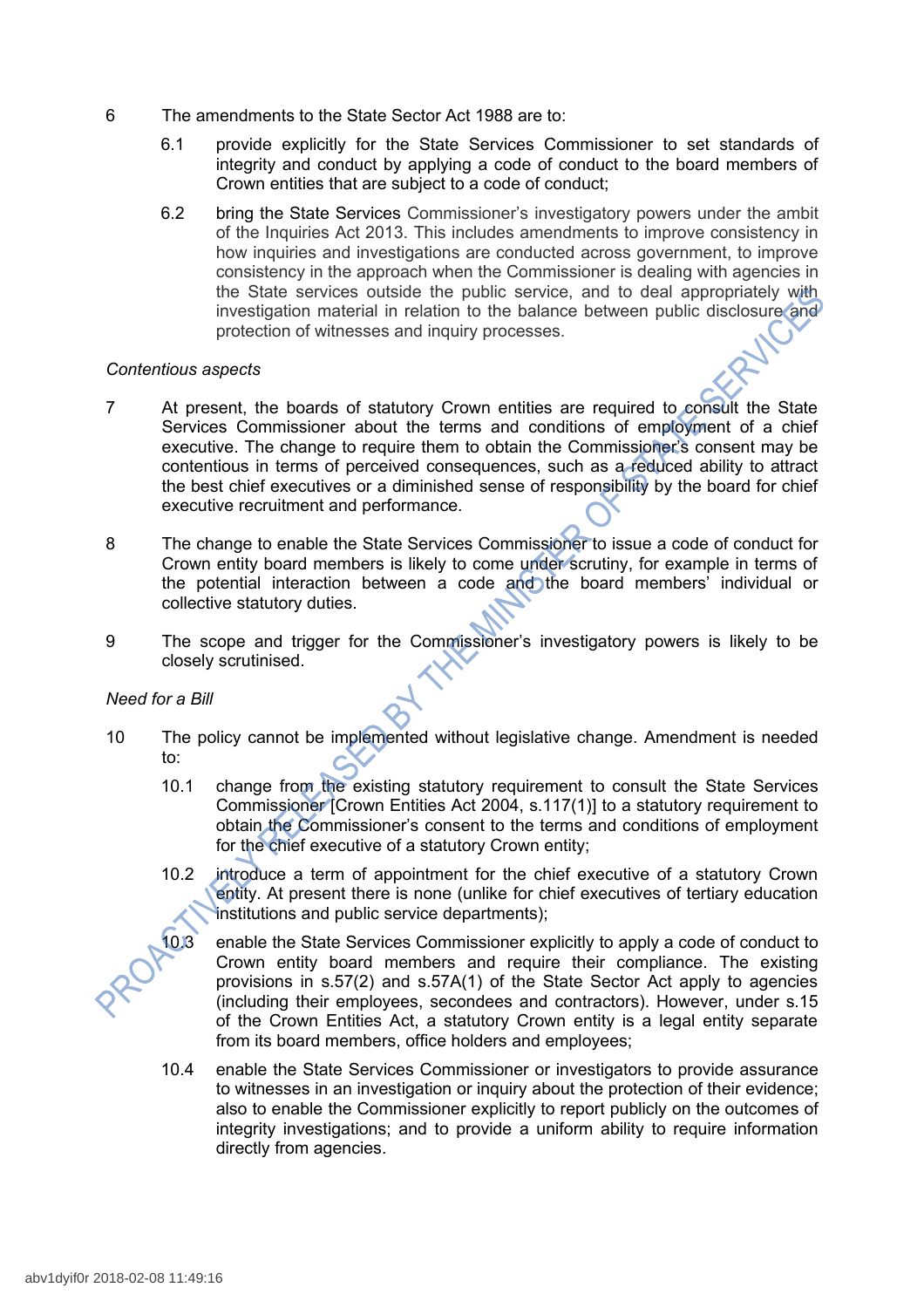11 Legislatively, the amendments constitute a small package of straightforward amendments.

## **Impact analysis**

- 12 A Regulatory Impact Statement was not prepared in advance of the policy decisions made by the Cabinet Business Committee on 20 December 2017. The State Services Commission has prepared a Supplementary Analysis Report (SAR), which is attached to this paper. It is required to be published on the State Services Commission and Treasury websites before the Bill is introduced to Parliament.
- 13 As required, the SAR sets out the underlying problems, the practical options to address the problems, the preferred way forward and the risks and potential consequences of the proposals. The information and analysis summarised is largely qualitative, recognising the nature of the issues under consideration. Consultation has occurred with the departments that monitor Crown entities, but wider consultation has not been possible in the timeframe. Further opportunities for input to these proposals will occur as the Bill progresses. The State Services Commission considers, on the basis of the information available, the report supports the changes proposed in the Bill and largely meets the regulatory quality assurance criteria.

## *Treasury comment*

- 14 The Regulatory Quality Team at Treasury has reviewed the Supplementary Analysis Report and in terms of the RIA quality assurance criteria.
- 15 Current arrangements are clearly set out. The value judgements underpinning the identified problems, and the risks and potential unintended consequences, are also reasonably well identified. However, the SAR is missing supporting evidence about the nature and extent of the harms now occurring. It is limited on analysis to underpin the assumptions or conclusions reached about the likely impact of either measure on board member behaviour and entity performance. This is particularly the case where the measures apply to quasi-commercial entities where the tensions between competing values are seen as most acute. This problem is exacerbated by the limited and tight timing of consultation undertaken.
- 16 It will therefore be important to take careful account of any advice or comment from stakeholders as the policy proposal is taken forward.

# **Compliance**

17 The Bill complies with each of the following:



171 the principles of the Treaty of Waitangi;

- 17.2 the rights and freedoms contained in the New Zealand Bill of Rights Act 1990 and the Human Rights Act 1993 (there are no inconsistencies);
- 17.3 the disclosure statement requirements (a disclosure statement has been prepared and is attached to the paper);
- 17.4 the principles and guidelines set out in the Privacy Act 1993 (paragraph 18 outlines the Privacy Commissioner's comments);
- 17.5 relevant international standards and obligations;
- 17.6 the *LAC Guidelines on the Process and Content of Legislation (*2014 edition).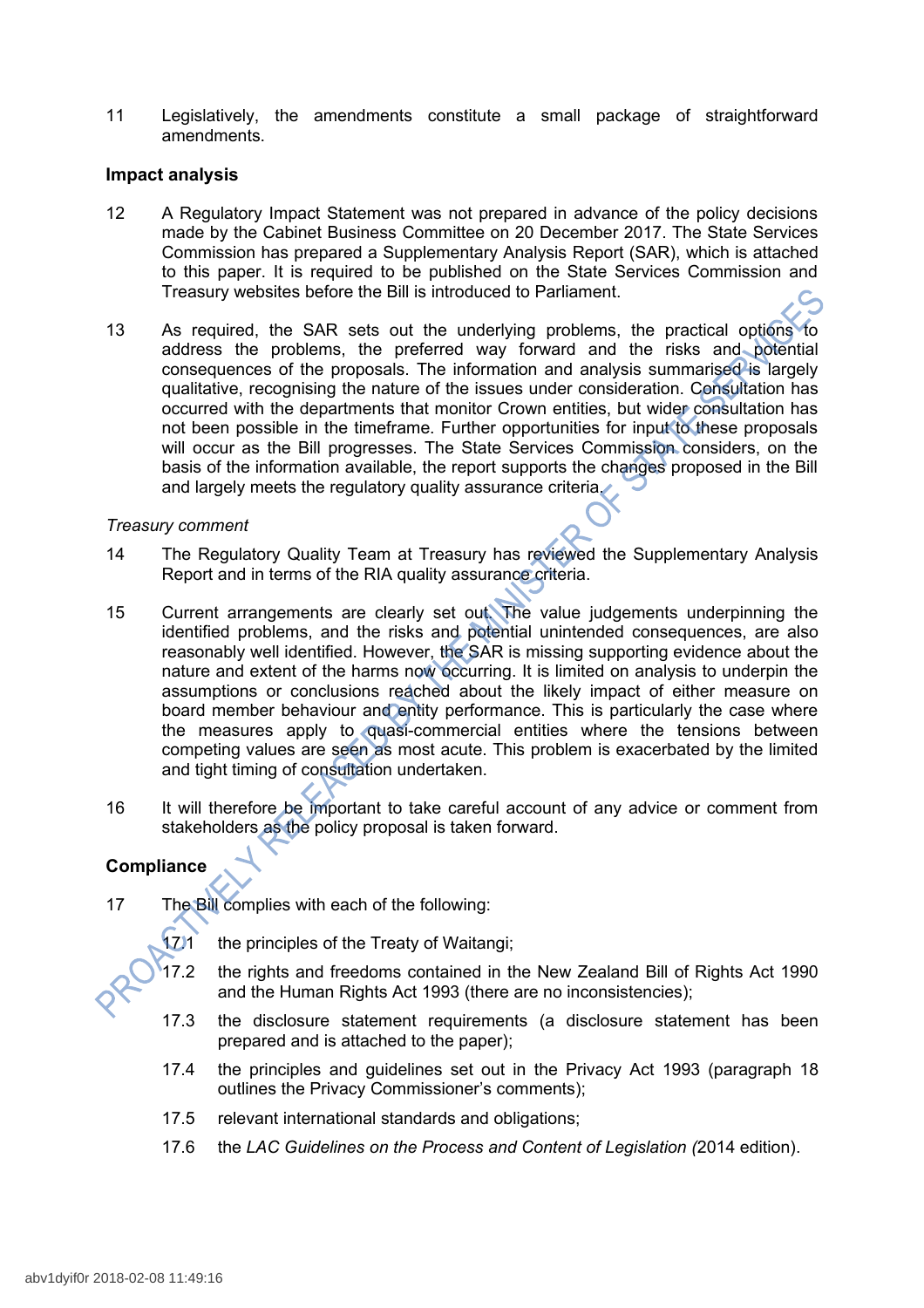# **Consultation**

- 18 Targeted consultation on the draft Bill has taken place.
	- 18.1 In relation to departments and other public bodies:
		- 18.1.1 the draft Bill was provided to departments that monitor Crown entities: Department of Internal Affairs; Ministry for Culture and Heritage; Ministry for the Environment; Ministry for Primary Industries; Ministry of Business, Innovation, and Employment; Ministry of Education; Ministry of Foreign Affairs and Trade; Ministry of Health; Ministry of Justice; Ministry of Social Development; Ministry of Transport; Te Puni Kōkiri; The Treasury.
		- 18.1.2 the draft Bill was also provided to the Ministry for Women and to the Tertiary Education Commission (which monitors the tertiary education institutions).
		- 18.1.3 the Privacy Commissioner, Department of Internal Affairs and Ministry of Justice were also invited to consider clause 8 in particular, relating to the application of the Inquiries Act 2013 when the Commissioner investigates or inquires into a matter in the performance of his or her statutory functions or duties.
	- 18.2 Private sector organisations were not consulted, and there was no public consultation process.
	- 18.3 The government caucus, NZ First and the Green Party have been consulted.
- 19 Departments that monitor Crown entities are generally supportive of the draft Bill. The Treasury, which monitors the semi-commercial entities, and another department indicated that the Commissioner approving remuneration of chief executives could potentially impede the ability of boards to recruit the best possible candidate and manage the ongoing relationship with the chief executive.
- 20 Other departments indicated the interface between the statutory duties of board members and a code of conduct will need to be carefully considered. The Ministry of Justice raised a similar issue in terms of the impact of a code on the independence of the functions and powers of independent Crown entities. The State Services Commission is aware of these matters and believes they are manageable.
- 21 The Privacy Commissioner expressed concern that the Bill extends the State Services Commissioner's investigatory powers and provides for additional powers under the Inquiries Act 2013. The State Services Commission considers that the changes do not expand the Commissioner's powers, but extend the authority under which the powers may be exercised in investigating matters related to integrity and conduct. Similarly the Commission believes the Bill does not provide additional powers, but a modernised version of a power under the Commissions of Inquiry Act 1908. The attached disclosure statement provides further information.

# **Binding on the Crown**

- 22 The Bill amends Acts that are binding on the Crown.
- 23 The Bill does not create new agencies or amend law relating to existing agencies.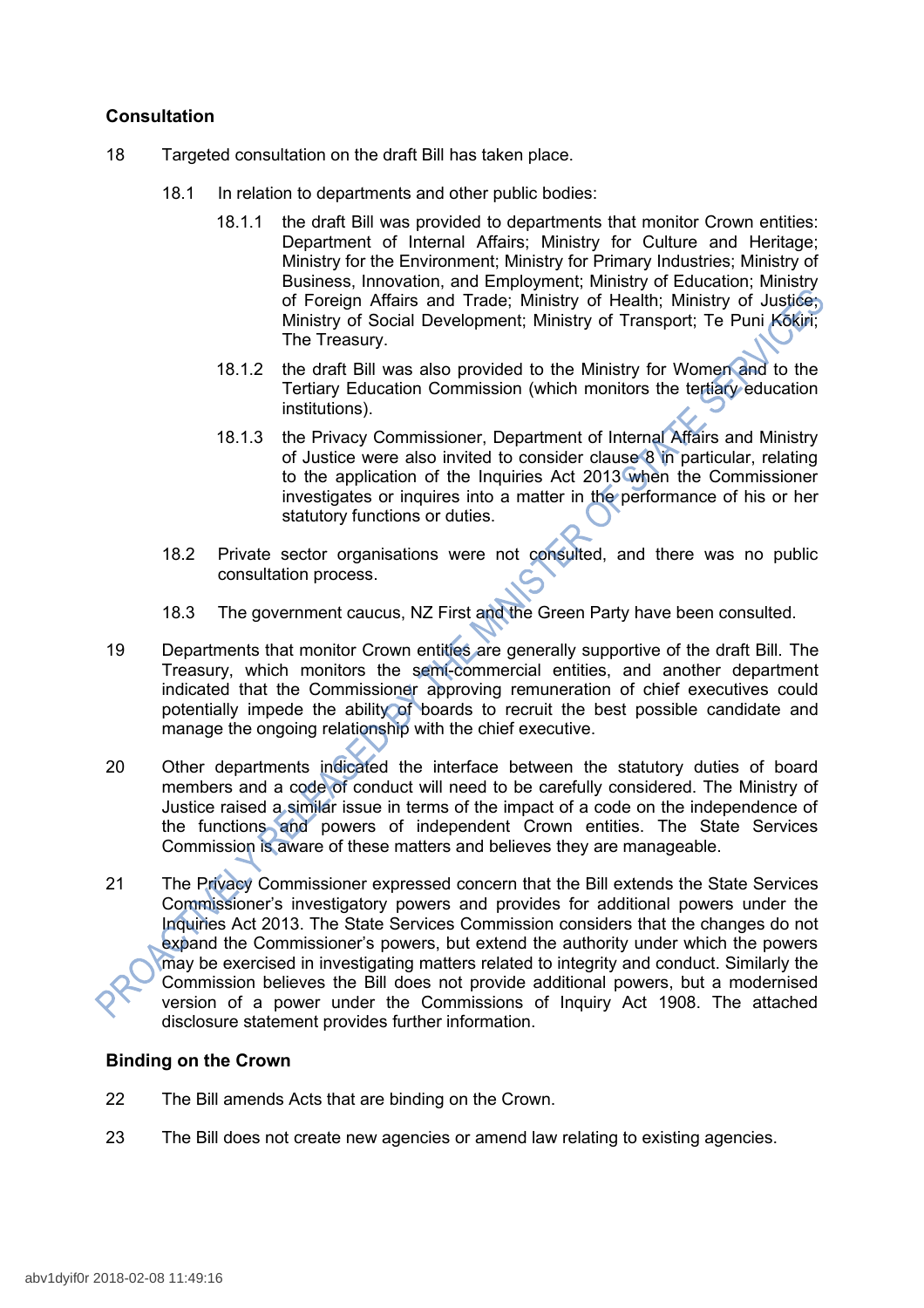24 The Bill will not amend the existing coverage of the Ombudsmen Act 1975, the Official Information Act 1982, or the Local Government Official Information and Meetings Act 1987.

## **Allocation of decision making powers**

25 The Bill does not involve the allocation of decision making powers between the executive, the courts, and tribunals.

## **Associated regulations**

26 Regulations will not be needed to bring the Bill into operation.

## **Other instruments**

27 The proposed Bill does not include any provision empowering the making of other instruments that are deemed to be legislative instruments or disallowable instruments (or both).

## **Definition of Minister/department**

28 The Bill does not contain a definition of Minister, department (or equivalent government agency), or chief executive of a department (or equivalent position).

## **Commencement of legislation**

29 There is no specific commencement date. The Bill is targeted to come into force on the day after the date of Royal assent by the end of September 2018.

#### **Parliamentary stages**

- 30 The Bill should be introduced on 12 February 2018 and passed by 27 September 2018.
- 31 It is proposed that the Bill be referred to the Governance and Administration Committee.

# **Recommendations**

The Minister of State Services recommends that the Committee:

1 **confirm** the final policy to be implemented by the State Sector and Crown Entities Reform Bill

2 **note** that a bid has been submitted for the 2018 Legislation Programme proposing a priority category 2 for the State Sector and Crown Entities Reform Bill: must be passed in the year;

3 **note** that the Bill provides for greater integrity and accountability in the management of the State services by providing for strengthened and more consistent regulation of the conduct and remuneration of employees at the most senior level and a more consistent approach to the State Services Commissioner's investigatory and inquiry powers when dealing with agencies in the State services outside the public service;